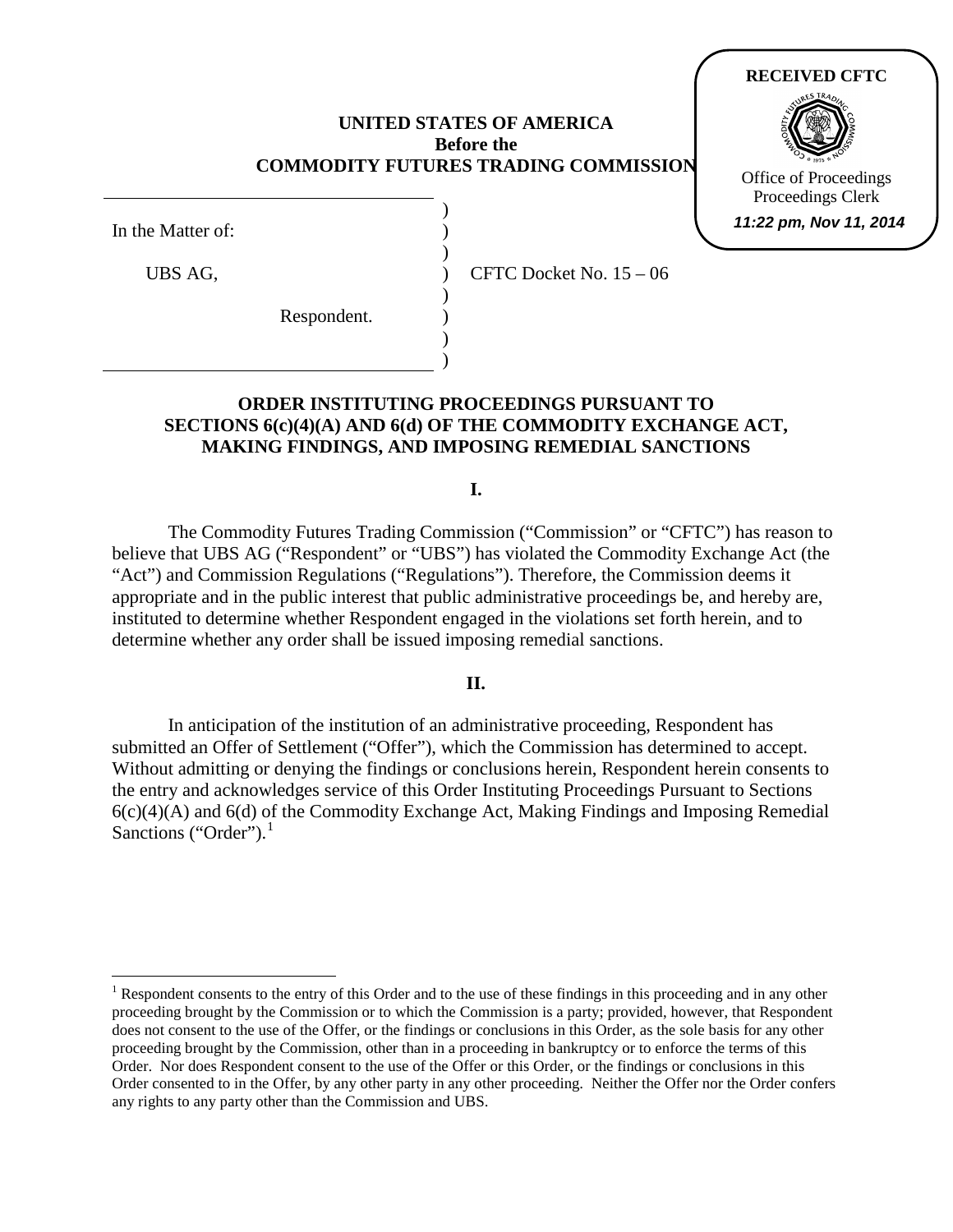The Commission finds the following:

#### **A. Summary**

From 2009 through 2012 ("Relevant Period"), UBS, by and through certain of its foreign exchange ("FX") traders, at times, sought to benefit its own trading positions or those of certain FX traders at other banks by attempting to manipulate and aiding and abetting certain traders at other banks in their attempts to manipulate certain FX benchmark rates.

One of the primary FX benchmark rates that the FX traders attempted to manipulate was the World Markets/Reuters Closing Spot Rates ("WM/R Rates"). The WM/R Rates are the most widely referenced FX benchmark rates in the United States and globally. The WM/R Rates are used to establish the relative values of different currencies, and reflect the rates at which one currency is exchanged for another currency. Most of the WM/R Rates at issue here are set or fixed based on trading activity of market participants, including UBS and other banks, at various times throughout the day. The most widely used WM/R Rate is set or fixed at 4 p.m. London time ("4 p.m. WM/R fix").

FX benchmark rates, including the WM/R Rates, are used to price a variety of transactions including foreign exchange swaps, cross currency swaps, spot transactions, forwards, options, futures, and other financial derivative instruments. The most actively traded currency pairs are the Euro/U.S. Dollar (EUR/USD), U.S. Dollar/Japanese Yen (USD/JPY), and British Pound Sterling/U.S. Dollar (GBP/USD). Accordingly, the integrity of the WM/R Rates and other FX benchmark rates is critical to the integrity of the markets in the United States and around the world.

At times during the Relevant Period, certain FX traders at UBS and other banks coordinated their trading to attempt to manipulate certain FX benchmark rates, including the 4 p.m. WM/R fix, to their benefit. These FX traders at UBS and the other banks used private electronic chat rooms to communicate and plan their attempts to manipulate the FX benchmark rates for certain currency pairs.<sup>[2](#page-1-0)</sup> Certain FX traders at UBS regularly participated in numerous private chat rooms. At times, in certain chat rooms, FX traders at UBS and other banks disclosed confidential customer order information and trading positions, altered trading positions to accommodate the interests of the collective group, and agreed on trading strategies as part of an effort by the group to attempt to manipulate certain FX benchmark rates, in some cases downward and in some cases upward.

UBS traders' attempts to manipulate certain FX benchmark rates involved multiple currencies, including the United States Dollar ("U.S. Dollar"), Euro, and British Pound Sterling. The wrongful conduct involved desks and offices located in at least Stamford, Connecticut, and Zurich, Switzerland.

<span id="page-1-0"></span><sup>&</sup>lt;sup>2</sup> Some FX traders involved in certain chat rooms at issue herein were responsible for managing their respective banks' FX desks.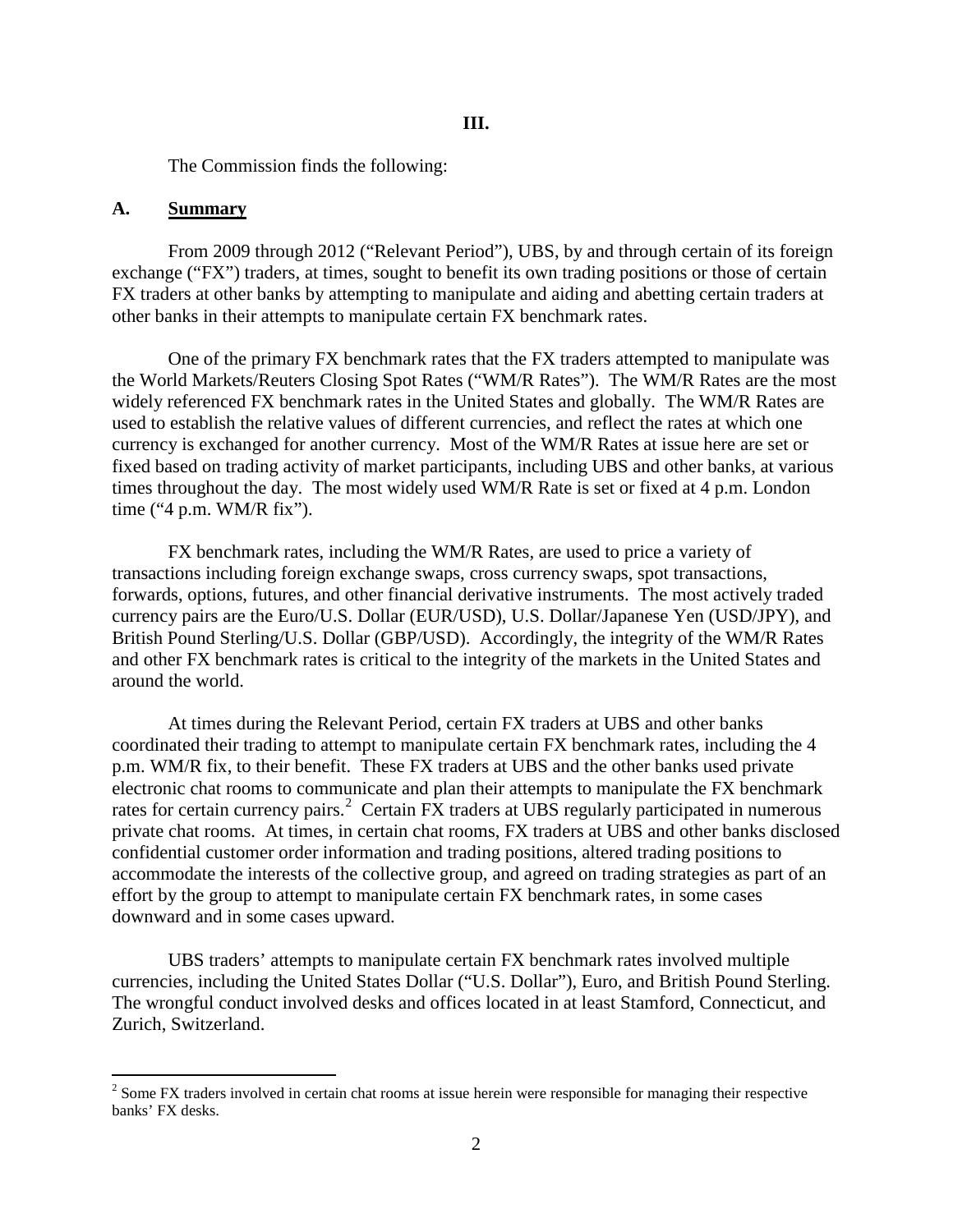This conduct occurred at various times over the course of the Relevant Period without detection by UBS in part because of internal controls and supervisory failures at UBS. UBS failed to adequately assess the risks associated with its participation in the fixing of certain FX benchmark rates, including the 4 p.m. WM/R benchmark rates. UBS also lacked adequate internal controls or procedures to detect and deter possible misconduct involving certain FX benchmark rates and failed to adequately supervise its FX traders by, among other shortcomings, failing to have adequate controls and monitoring over the use of electronic chat rooms.

The Commission notes that some of this conduct occurred during the same period that UBS was on notice that the CFTC and other regulators were investigating attempts by certain banks to manipulate the London Interbank Offered Rate ("LIBOR") and other interest rate benchmarks.<sup>[3](#page-2-0)</sup>

In accepting UBS's Offer, the Commission recognizes the Respondent's significant cooperation during the CFTC's Division of Enforcement's ("Division") investigation of this matter, which included being the first bank to self-report preliminary findings of questionable conduct by bank employees to the CFTC and by providing important information and analysis to the Division that helped the Division efficiently and effectively undertake its investigation. In addition, the Commission acknowledges that UBS initiated its own internal investigation into FX trading prior to the Division's investigation. The Commission also recognizes that UBS has commenced significant remedial action to strengthen the internal controls and policies relating to foreign exchange benchmarks and internal and external communications by traders.

\*\*\*

#### **B. Respondent**

**UBS AG** is a full service bank and financial services company headquartered in Zurich and Basel, Switzerland, that provides investment banking, asset management and wealth management services for private, corporate and institutional clients worldwide. It has operations in over 50 countries, including the United States. The Investment Banking division of UBS is responsible for its foreign exchange business serving corporates, institutions, hedge funds, governments and individuals. It became provisionally registered with the Commission as a swap dealer on December 31, 2012.

#### **C. Facts**

#### **1. The FX Market**

The FX market, in which traders are able to buy, sell, exchange and speculate on currencies, is one of the world's largest and most actively traded financial markets. According to

<span id="page-2-0"></span><sup>&</sup>lt;sup>3</sup> The CFTC issued an order filing and settling charges that UBS and a subsidiary engaged in certain acts of attempted manipulation, completed manipulation and false reporting of the LIBOR for certain currencies, the Euro Interbank Offered Rate ("Euribor") and the Euroyen Tokyo Interbank Offered Rate ("Euroyen TIBOR"). *In the Matter of UBS AG and UBS Securities Japan Co., Ltd*., CFTC Docket No. 13-09 (December 19, 2012) (the relevant period of this action was from at least January 2005 to at least June 2010).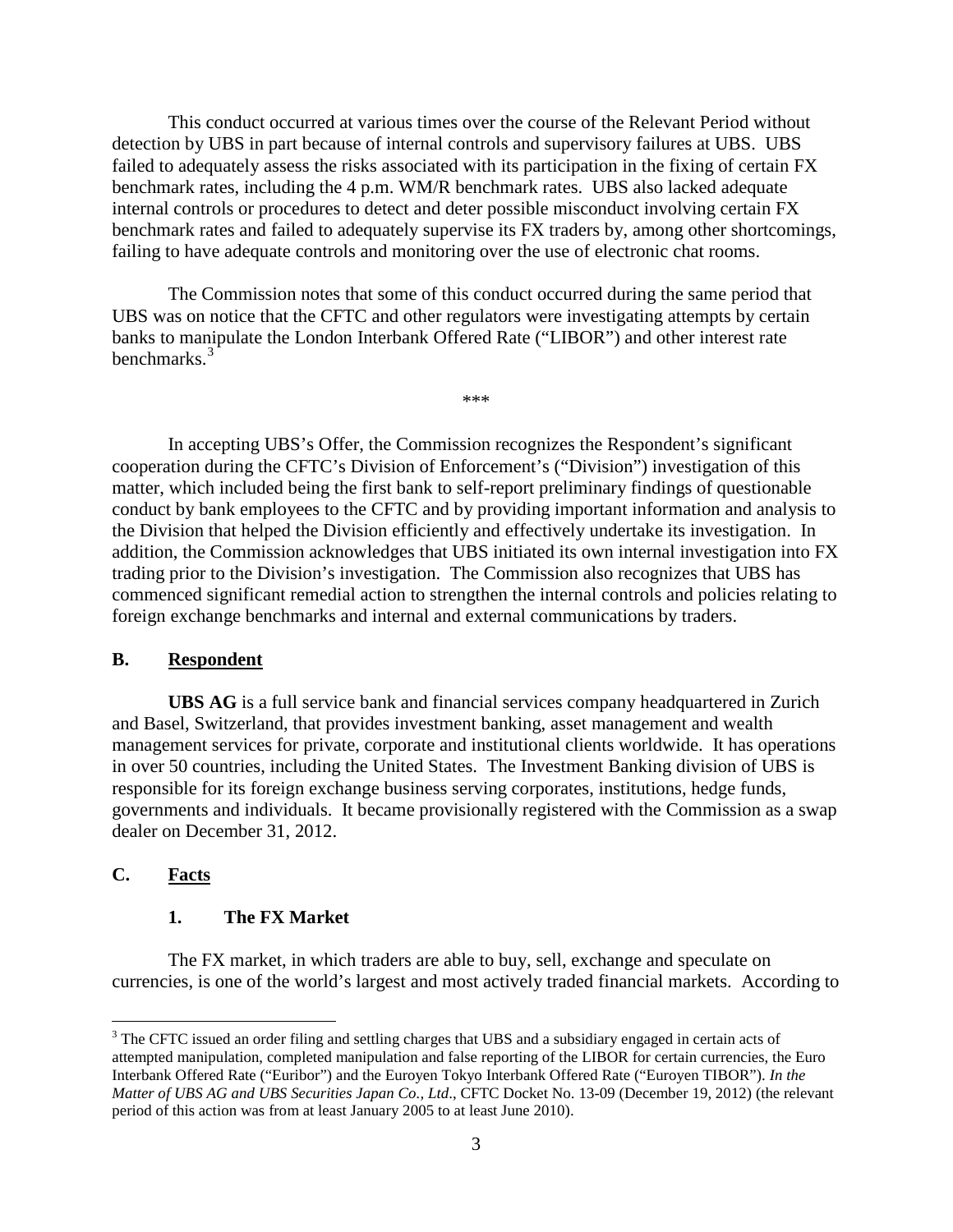the Bank of International Settlements ("BIS"), trading in global foreign exchange markets averaged \$5.3 trillion per day in April 2013. Currencies are traded in pairs and the transacted rate represents the rate to exchange one currency for another currency. The U.S. Dollar is the dominant currency in the foreign exchange market. The exchange of the U.S. Dollar for another currency accounts for an estimated 87% of global foreign exchange market activity. The most actively traded currency pairs are the Euro/U.S. Dollar (EUR/USD), U.S. Dollar/Japanese Yen (USD/JPY), and British Pound Sterling/U.S. Dollar (GBP/USD). Participants in the FX market include banks, investment firms, commercial companies, central banks, hedge funds and retail customers.

The foreign exchange market is comprised of many instruments including spot, forwards, swaps, futures and option contracts.

## **2. WM/R Rates Overview**

The WM/R Rates, one of the leading and most widely referenced foreign exchange benchmark rates, are calculated multiple times daily, including at 4 p.m. London time, which is commonly referred to as the "WM/R  $\overline{4}$  $\overline{4}$  $\overline{4}$  p.m. London fix" or the "4 p.m. fix." For twenty-one of the most liquid currencies (the "trade currencies"), the 4 p.m. fix is based on actual trades, using bids and offers extracted from a certain electronic trading system during a one-minute window ("fix period"). WM/Reuters determines the bid and offer rates based on the captured transacted rate and the bid-offer spread. WM/Reuters then calculates the median of these bid and offer rates and from these medians determines a "mid trade rate." If there are not enough trades, WM/Reuters calculates a "mid order rate." All orders and transactions are weighted equally, regardless of their notional sizes.

The WM/R Rates for the other 139 less liquid currencies (the "non-trade currencies") are set by similar methodology. Because these currencies are less liquid, WM/Reuters relies on indicative quotes (submissions) derived from a Reuters computer feed that solicits "indications of interest" from market participants as part of its fixing methodology. WM/Reuters captures independent snapshots of indicative quotes for bids and offers, and selects the median rate from these quotes as the "WM/R 4 p.m. London fix."

WM/Reuters also provides fix rates for forward and non-deliverable forward contracts using methodology similar to that used for non-trade currencies. Fix rates for forward and nondeliverable forward contracts are published using a premium or discount to the spot rate for the relevant currency pair.

Other FX benchmark rates are also priced through the use of indicative rates. For instance, the Russian Ruble/U.S. Dollar Emerging Markets Trade Association ("EMTA") benchmark rates are based on indicative rates submitted by market participants to the Chicago Mercantile Exchange ("CME"), which takes the midpoint of submitted bid-offer pairs that it

<span id="page-3-0"></span><sup>&</sup>lt;sup>4</sup> Another important benchmark is the European Central Bank ("ECB") rate set by the ECB at 1:15 p.m. London time. Though less widely referenced than the WM/R Rate, the ECB Rates are also used by a wide range of participants, specifically non-financial corporates and are important for the non-deliverable forwards market. See Financial Stability Board Foreign Exchange Benchmarks Final Report at 1. (September 30, 2014).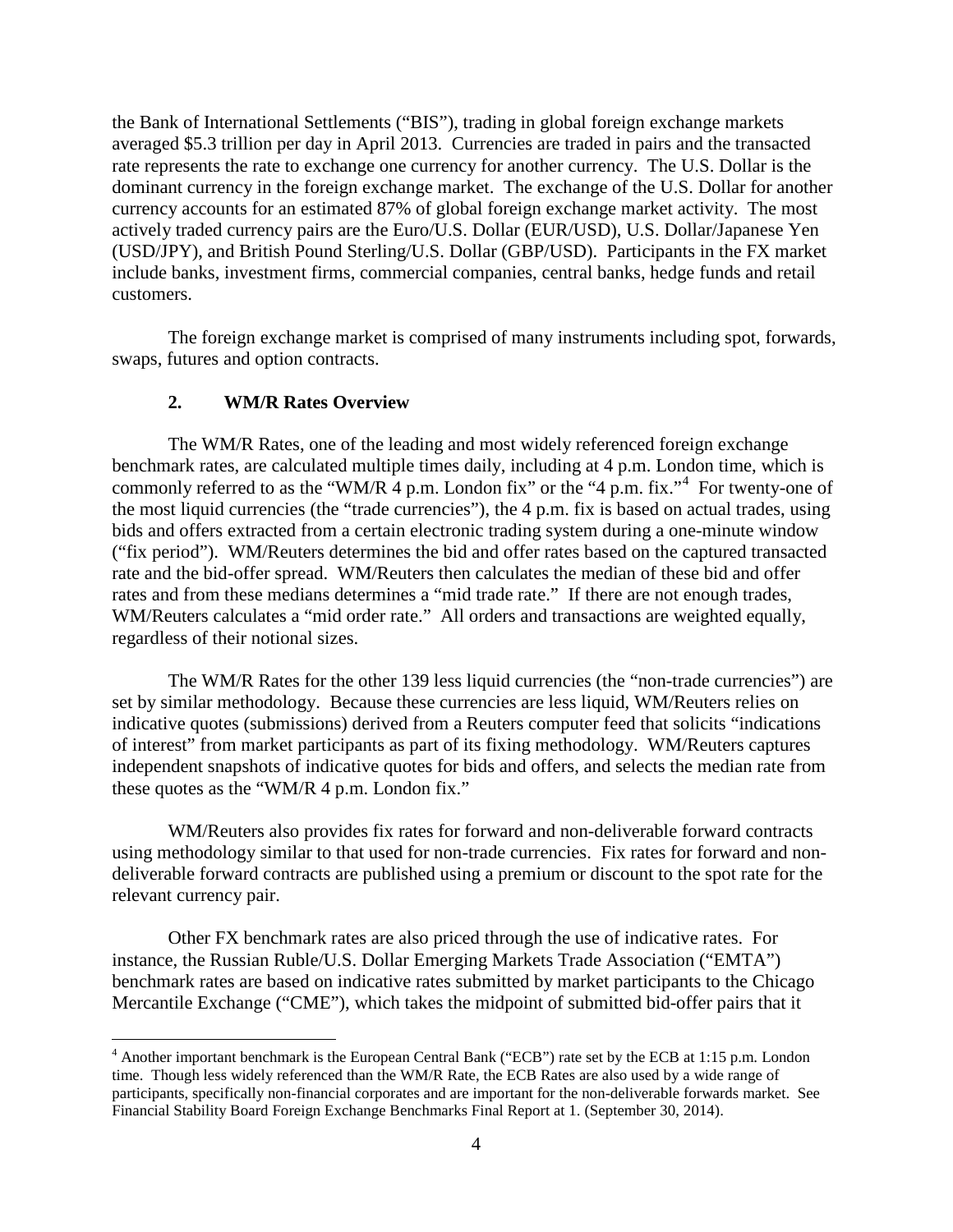randomly selects, discards the highest and lowest midpoints, and calculates the final benchmark rate using the mean of the remaining midpoints.

Foreign exchange futures contracts are connected to FX benchmark rates. The CME Russian Ruble/U.S. Dollar (RUB/USD) futures contract, for instance, is a cash settled futures contract for which the final settlement rate, a component of the contract's price, is equal to the reciprocal of the EMTA Russian Ruble/U.S. Dollar benchmark rate. Exchange rates in many actively traded CME foreign exchange futures contracts, including the Euro/U.S. Dollar (EUR/USD) futures, the U.S. Dollar/Japanese Yen (USD/JPY) futures, and British Pound Sterling/U.S. Dollar (GBP/USD) futures, track rates in spot foreign exchange markets at near parity after adjusting for the forward differential, or adding or subtracting "forward points." Speculative traders employ strategies that seek to capture short-lived arbitrage opportunities between foreign exchange futures and spot contracts. Since 2012, the CME provides clearing and other services for cash-settled Over the Counter FX Spot, Forward, Swaps, and Non-Deliverable Forward (NDF) contracts. The contracts cover 26 currency pairs, including EUR/USD, USD/JPY, and GBP/USD, and are cash-settled based on the WM/R 4 p.m. London fix.

## **3. UBS Traders' Attempts to Manipulate FX Benchmark Rates**

In late 2008, following the financial crisis, liquidity and volume in the FX market increased as many financial institutions and other market participants sought to exchange currencies. The increase in volume and liquidity allowed UBS FX traders and traders at other banks to take advantage of this trading opportunity, specifically during the FX benchmark rate fixing periods.

At the same time, certain FX traders at UBS and other banks had and/or developed relationships with certain FX traders at other banks, and they increasingly used private chat rooms to communicate and share information with each other. Certain FX traders at UBS and other banks routinely participated in the chat rooms. Often these FX traders had multiple chat rooms open simultaneously on their trading terminals, and within a chat, the traders often focused on a particular currency pair. Being a member of certain chat rooms was sometimes exclusive and by invitation only.

For example, when inviting in a new member, traders in one chat room tried to ensure that a new member agreed to put the interests of the group first. In one chat, a UBS trader and traders from two other banks discussed<sup>[5](#page-4-0)</sup> whether to invite a trader from a fourth bank into a chat room:

| <b>UBS</b> Trader: | 7:49:55 | are we ok with keeping this as is   |
|--------------------|---------|-------------------------------------|
|                    |         | ie the info lyls $\&$ risk sharing? |
| Bank X Trader:     | 7:50:27 | well                                |
| <b>UBS</b> Trader: | 7:50:30 | that is the qu[estion].             |

<span id="page-4-0"></span><sup>&</sup>lt;sup>5</sup> The communications quoted in this Order contain shorthand trader language and many typographical errors. The shorthand and errors are explained in brackets within the quotations only when deemed necessary to assist with understanding the discussion.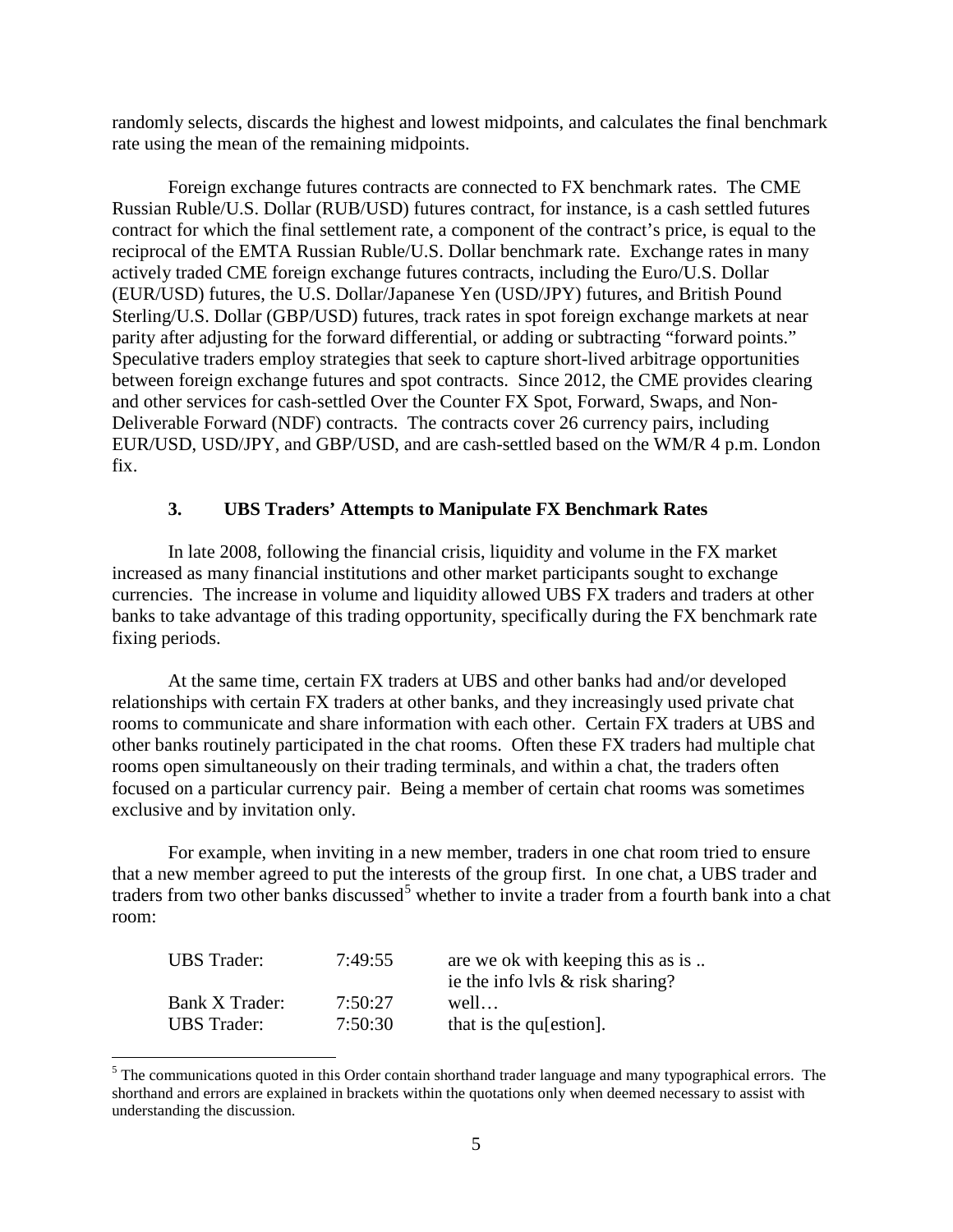| Bank X Trader:        | 7:50:32 | you know him best obv                                                |
|-----------------------|---------|----------------------------------------------------------------------|
|                       | 7:50:39 | if you think we need to adjust it                                    |
|                       | 7:50:43 | then he shouldn't be <sup>[]</sup> in chat                           |
| <b>Bank Y Trader:</b> | 7:50:54 | yeah that is key                                                     |
|                       | 7:51:00 | simple question [UBS Trader]                                         |
|                       | 7:51:08 | I trust you implicitly [UBS Trader]                                  |
|                       | 7:51:13 | and your judgement                                                   |
|                       | 7:51:16 | you know him                                                         |
|                       | 7:51:21 | will be tell rest of desk stuff                                      |
|                       | 7:51:26 | or god forbin his nyk                                                |
| Bank X Trader:        | 7:51:46 | yes                                                                  |
|                       | 7:51:51 | that's really imp[ortant] q[uestion]                                 |
|                       | 7:52:01 | dont want other numpty's in mkt to know                              |
|                       | 7:52:17 | but not only that                                                    |
|                       | 7:52:21 | is he gonna protect us                                               |
|                       | 7:52:33 | like we protect each other against our own branches                  |
|                       | 7:52:46 | ie if you guys are rhs and my nyk is lhsill say my<br>nyk lhs in few |
| <b>UBS</b> Trader:    | 7:53:52 | what concerns me is that i know he'll never tell us<br>when at risk  |

After further discussion of whether the fourth trader would "add huge value to this cartell," the traders decided to invite the trader into the chat room for a "1 month trial," with the Bank X Trader warning him, presumably facetiously, "mess this up and sleep with one eye open at night."

These chat rooms were the vehicles through which certain UBS FX traders and traders at other banks coordinated attempts to manipulate certain FX benchmark rates, including the WM/R 4 p.m. fix. Certain chat room participants used code words to evade detection by their banks' compliance monitoring systems.

At times during the Relevant Period, in their attempts to manipulate certain benchmarks (up or down), UBS FX traders exchanged the size and direction of the bank's net orders with FX traders at other banks and used this information to attempt to coordinate trading strategies. The traders at times then used this information to enable one or more traders to attempt to manipulate the FX benchmark rates prior to and during the relevant fixing period.

 For example, in one of the chat rooms, if a trader determined that he had fix orders in the opposite direction to the chat room group's overall net fixing position approaching the fixing window, that trader may have transacted before the fix period with traders outside the private chat room, a practice known by market participants as "netting off," rather than transact with other traders within the chat room.[6](#page-5-0) In certain cases, the goal of this trading strategy was to maintain the volume of orders held by chat room members in the direction favored by the

<span id="page-5-0"></span><sup>&</sup>lt;sup>6</sup> The Commission does not consider that the netting off of orders (or the decision not to net off) ahead of fixes is inappropriate in all circumstances.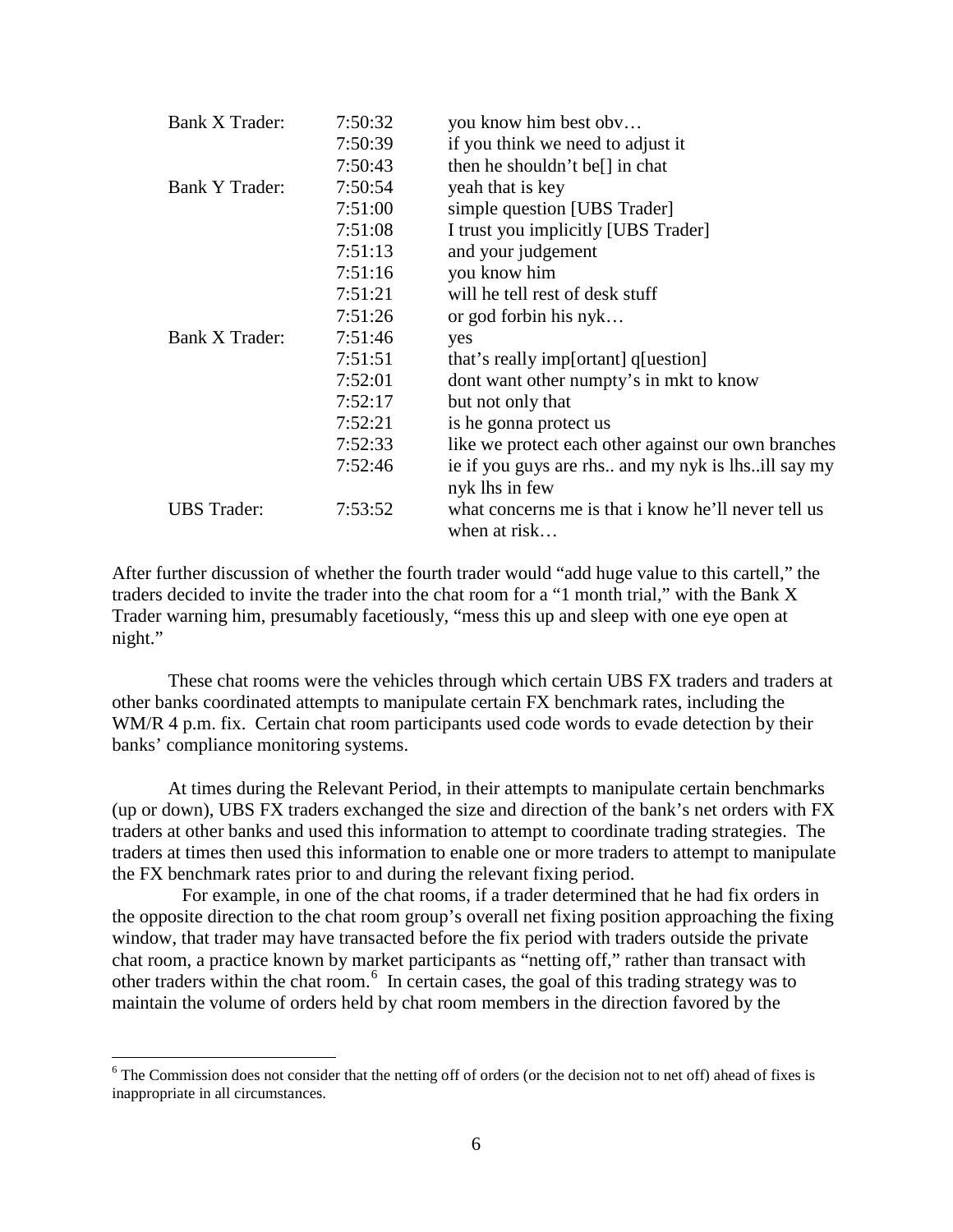majority of the private chat room members and limit orders being executed in the opposite direction during the fix window.

If traders in the chat room had net orders in the same direction as what they desired rate movement at the fix to be, then the traders would at times either (1) match off these orders with traders outside of the chat room in an attempt to reduce the volume of orders in the opposite direction transacted during the fix period; (2) transfer their orders to a single trader within the chat room who could then execute a single order during the fix period; or (3) transact with traders outside of the chat room to increase the volume traded by chat room members during the fix window in the direction favored by the private chat room traders. At times, traders also increased the volume traded by them at the fix in the direction favored by the chat room traders in excess of the volume necessary to manage the risk associated with their banks' net buy or sell orders at the fix. At times, these actions were undertaken in order to attempt to manipulate the benchmark rate set during the fix period.

Some examples of UBS FX traders' misconduct include:

In one chat, a UBS trader and a trader from another bank coordinated their trading to attempt to manipulate the WM/R 4 p.m. fix by exchanging their client fixing orders and information relating to the type of clients buying. As the 4 p.m. fix approached, the following exchange occurred:

| Bank V Trader:     | 15:57:45 | come on [UBS Trader] we can do this |
|--------------------|----------|-------------------------------------|
|                    | 15:57:50 | fix it at 07                        |
| <b>UBS</b> Trader: | 15:57:54 | ha                                  |
|                    | 15:58:55 | keep seeing citi on the bid         |
|                    | 16:00:50 | nice work                           |

In another chat, traders for UBS and three other banks exchanged positions in a chat room leading into the WM/R 4 p.m. fix. The Bank Y trader said "it cant be a good day to be [right hand side]."<sup>[7](#page-6-0)</sup> Once the four traders determined they were all the same direction, the Bank W trader asked if "we gonna be able to get it to 05" to which the Bank Y trader responded "is that the troyal fkn we." After the fixing window closed the Bank X trader said "nice call" and the chat room members gave their "scores" or profits from the fix. The chat room members each claimed they made between \$60,000 and \$220,000.

## **4**. **Respondent Lacked Adequate Internal Controls**

During the Relevant Period, UBS failed to adequately assess the risks associated with its FX traders participating in the fixing of certain FX benchmark rates. UBS also lacked adequate internal controls in order to prevent its FX traders from engaging in improper communications with certain FX traders at other banks. UBS lacked sufficient policies, procedures and training

<span id="page-6-0"></span> $7$  If an FX trader has orders to sell of the first currency listed in any currency pair, it is often referred to as being on the left-hand side, or "lhs." If an FX trader references right hand side, or "rhs," it indicates that the FX trader is a buyer of the first currency listed in a currency pair.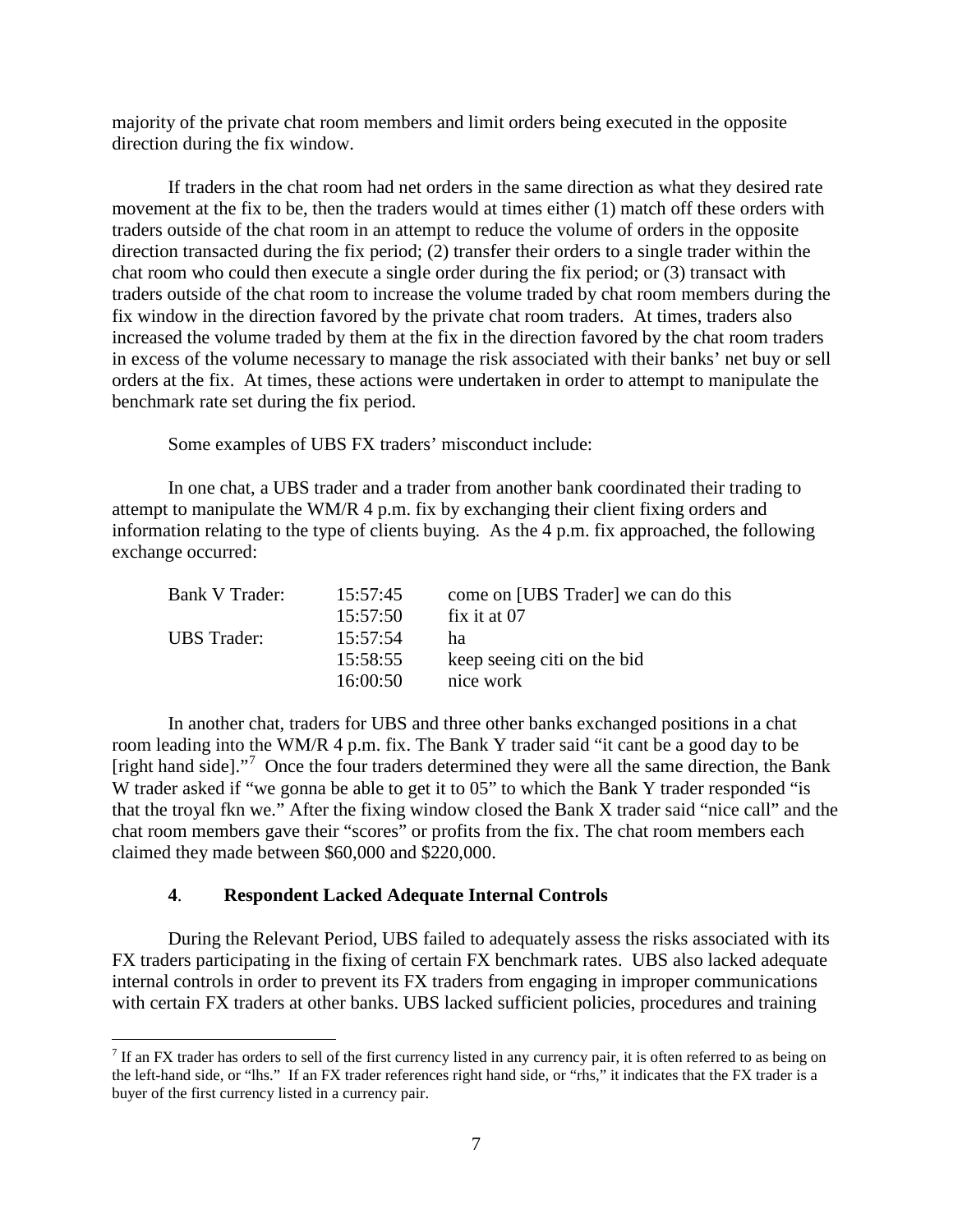specifically governing participation in trading around the FX benchmarks rates and had inadequate policies pertaining to, or insufficient oversight of, its FX traders' use of chat rooms or other electronic messaging.

After the Relevant Period, in June 2013, UBS commenced an internal investigation of possible misconduct by its FX traders relating to foreign exchange benchmarks. On September 27, 2013, UBS reported to the CFTC and other governmental authorities preliminary findings of questionable conduct. UBS was the first bank to report such misconduct to the CFTC. UBS has since undertaken certain remedial measures to improve its internal controls and banned nearly all participation by Investment Bank staff in multi-bank chat rooms in November 2013.

## **IV.**

#### **LEGAL DISCUSSION**

# **A. Respondent, Through the Acts of Certain Traders, Attempted to Manipulate FX Benchmark Rates**

Together, Sections 6(c),  $8$  6(d) and 9(a)(2) of the Act prohibit acts of attempted manipulation. 7 U.S.C.  $\S$ , 9, 13b and 13(a)(2) (2012). Section 9(a)(2) of the Act makes it unlawful for "[a]ny person to . . . attempt to manipulate the price of any commodity in interstate commerce, or for future delivery on or subject to the rules of any registered entity . . . ." 7 U.S.C. § 13(a)(2) (2012). Sections 6(c) and 6(d) of the Act authorize the Commission to serve a complaint and provide for the imposition of, among other things, civil monetary penalties and cease and desist orders if the Commission "has reason to believe that any person" has attempted to manipulate the market price of any commodity, in interstate commerce, or otherwise is violating or has violated any of the provisions of the Act. 7 U.S.C. §§ 9 and 13b (2012).

With respect to conduct on or after August 15, 2011, in addition to Sections 6(c), 6(d) and  $9(a)(2)$ , Section  $6(c)(3)$  of the Act prohibits the attempted manipulation of the price of any commodity in interstate commerce. 7 U.S.C. § 9(3) (2012). Commission Regulation 180.2, 17 C.F.R. §180.2 (2014), which became effective on August 15, 2011, in relevant part, makes it "unlawful to . . . directly or indirectly to attempt to manipulate, the price of …any commodity in interstate commerce." Regulation 180.2 codifies Section  $6(c)(3)$ .

Two elements are required to prove an attempted manipulation: (1) an intent to affect the market price, and (2) an overt act in furtherance of that intent. *See In re Hohenberg Bros. Co.,* [1975-77 Transfer Binder] Comm. Fut. L. Rep. (CCH) ¶ 20,271, at 21,477 (CFTC Feb. 18, 1977); *CFTC v. Bradley*, 408 F. Supp. 2d 1214, 1220 (N.D. Okla. 2005). To prove the intent element of attempted manipulation, it must be shown that UBS FX traders "acted (or failed to act) with the purpose or conscious object of causing or effecting a price or price trend in the market that did not reflect the legitimate forces of supply and demand." *In re Indiana Farm Bureau Coop. Ass'n*, [1982-1984 Transfer Binder] Comm. Fut. L. Rep. (CCH) ¶ 21,796, at 27,283 (CFTC Dec. 17, 1982). "[W]hile knowledge of relevant market conditions is probative of

<span id="page-7-0"></span> $8$  Section 6(c) was amended effective August 15, 2011. For conduct occurring on or after that date, the relevant Section of the Act is now Section  $6(c)(4)(A)$ , 7 U.S.C. § 9(4)(A) (2012).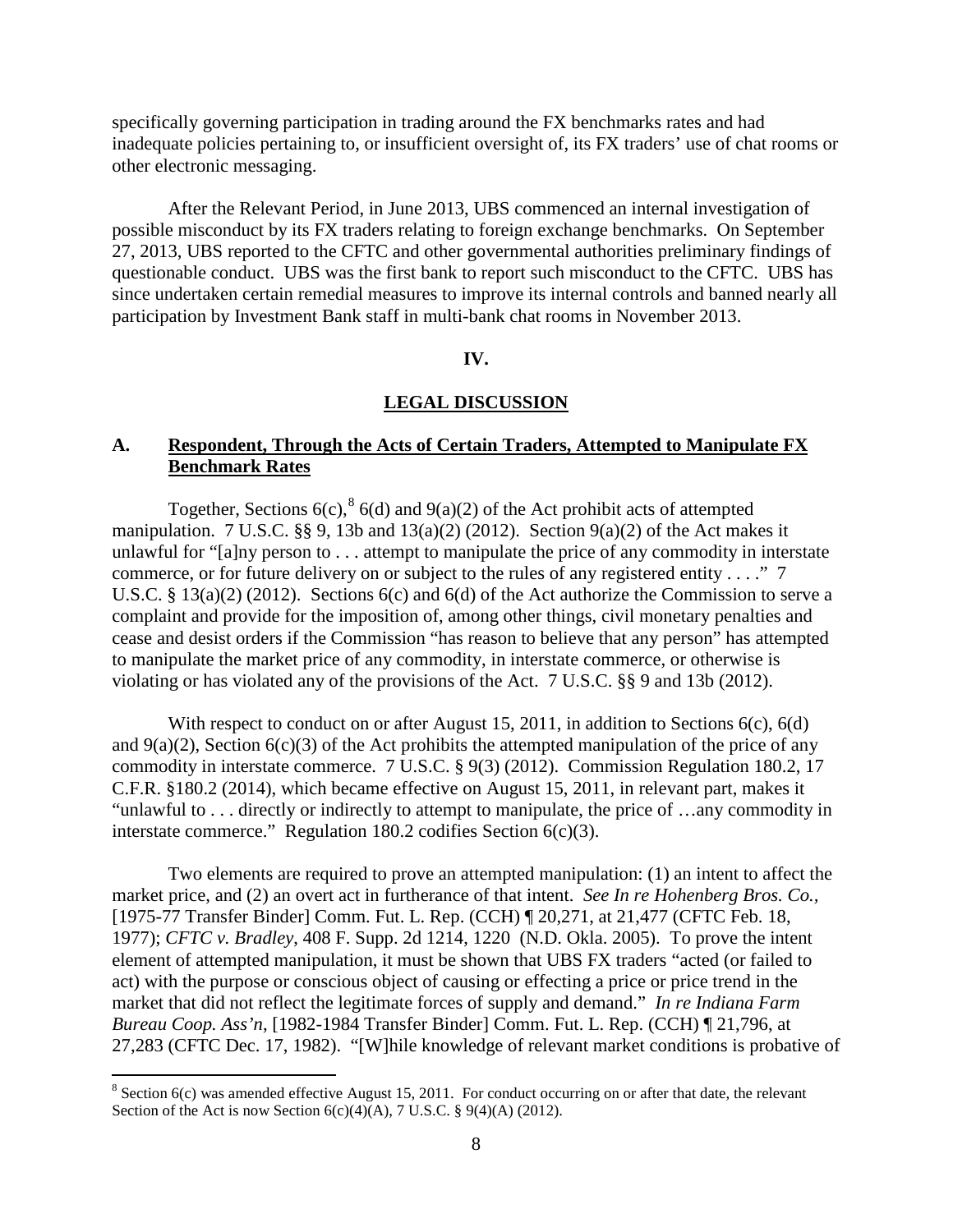intent, it is not necessary to prove that the accused knew to any particular degree of certainty that his actions would create an artificial price. It is enough to present evidence from which it may reasonably be inferred that the accused 'consciously desire[d] that result, whatever the likelihood of that result happening from his conduct.*'" Id*. (quoting *U.S. v. U.S. Gypsum Co.*, 438 U.S. 422, 445 (1978)). A profit motive may also be evidence of intent, although profit motive is not a necessary element of an attempted manipulation. *See In re DiPlacido* [2007-2009 Transfer Binder] Comm. Fut. L. Rep. (CCH) ¶ 30,970, at 62,484 (CFTC Nov. 5, 2008) (citing *In re Hohenberg Bros. Co.*, [1975-1977 Transfer Binder] Comm. Fut. L. Rep. (CCH) at 21,478)), *aff'd*, 364 Fed. Appx. 657, No. 08-5559-ag, 2009 WL 3326624 (2d Cir. 2009). It is also not necessary that there be an actual effect on price. *See CFTC v. Amaranth Advisors, L.L.C.,* 554 F. Supp.2d 523, 533 (S.D.N.Y. 2008).

Here, as evidenced by the foregoing, UBS engaged in acts of attempted manipulation in violation of Sections  $6(c)$ ,  $6(d)$  and  $9(a)(2)$ ,  $7 U.S.C.$  §§  $9,13b$  and  $13(a)(2)$  (2012). Additionally, with respect to conduct occurring on or after August 15, 2011, UBS engaged in acts of attempted manipulation in violation of Section  $6(c)(3)$ , 7 U.S.C. § 9(3) (2012), and Regulation 180.2, 17 C.F.R. § 180.2 (2014).

## **B. Respondent Aided and Abetted the Attempts of Certain Traders at Other Banks to Manipulate FX Benchmark Rates**

Pursuant to Section 13(a) of the Act, liability as an aider and abettor requires proof that: (1) the Act was violated, (2) the aider and abettor had knowledge of the wrongdoing underlying the violation, and (3) the aider and abettor intentionally assisted the primary wrongdoer. *See* 7 U.S.C. § 13c(a) (2012); *In re Sharokh Nikkhah*, [1999-2000 Transfer Binder] Comm. Fut. L. Rep. (CCH) ¶ 28,129, at 49,888 n.28 (CFTC May 12, 2000). Although actual knowledge of the primary wrongdoer's conduct is required, knowledge of the unlawfulness of such conduct is not necessarily required to be demonstrated. *See In re Lincolnwood Commodities, Inc.*, [1982-1984 Transfer Binder] Comm. Fut. L. Rep. (CCH) ¶ 21,986, at 28,255 (CFTC Jan. 31, 1984). Knowing assistance can be inferred from the surrounding facts and circumstances. *Id*. *See also In re Buckwalter*, [1990-1992 Transfer Binder] Comm. Fut. L. Rep. (CCH) ¶ 24,995, at 37,686 (CFTC Jan. 25, 1991).

Here, as evidenced by the foregoing, FX traders at other banks attempted to manipulate the WM/R and other FX benchmark rates in violation of Sections 6(c), 6(d) and 9(a)(2), 7 U.S.C. §§ 9, 13b and 13(a)(2) (2012). Additionally, with respect to conduct occurring on or after August 15, 2011 FX traders at other banks violated Section 6(c)(3), 7 U.S.C. § 9(3), and Regulation 180.2, 17 C.F.R. § 180.2 (2014). As evidenced above, UBS, through the acts of certain of its FX traders, aided and abetted the attempts of traders at other banks to manipulate the FX benchmark rates in violation of the Act.

## **C. Respondent is Liable for the Acts of its Agents**

Section 2(a)(1)(B) of the Act, 7 U.S.C. § 2(a)(1)(B) (2012), and Regulation 1.2, 17 C.F.R. § 1.2 (2014), provide that "[t]he act, omission, or failure of any official, agent or other person acting for any individual, association, partnership, corporation, or trust within the scope of his employment or office shall be deemed the act, omission, or failure of such individual,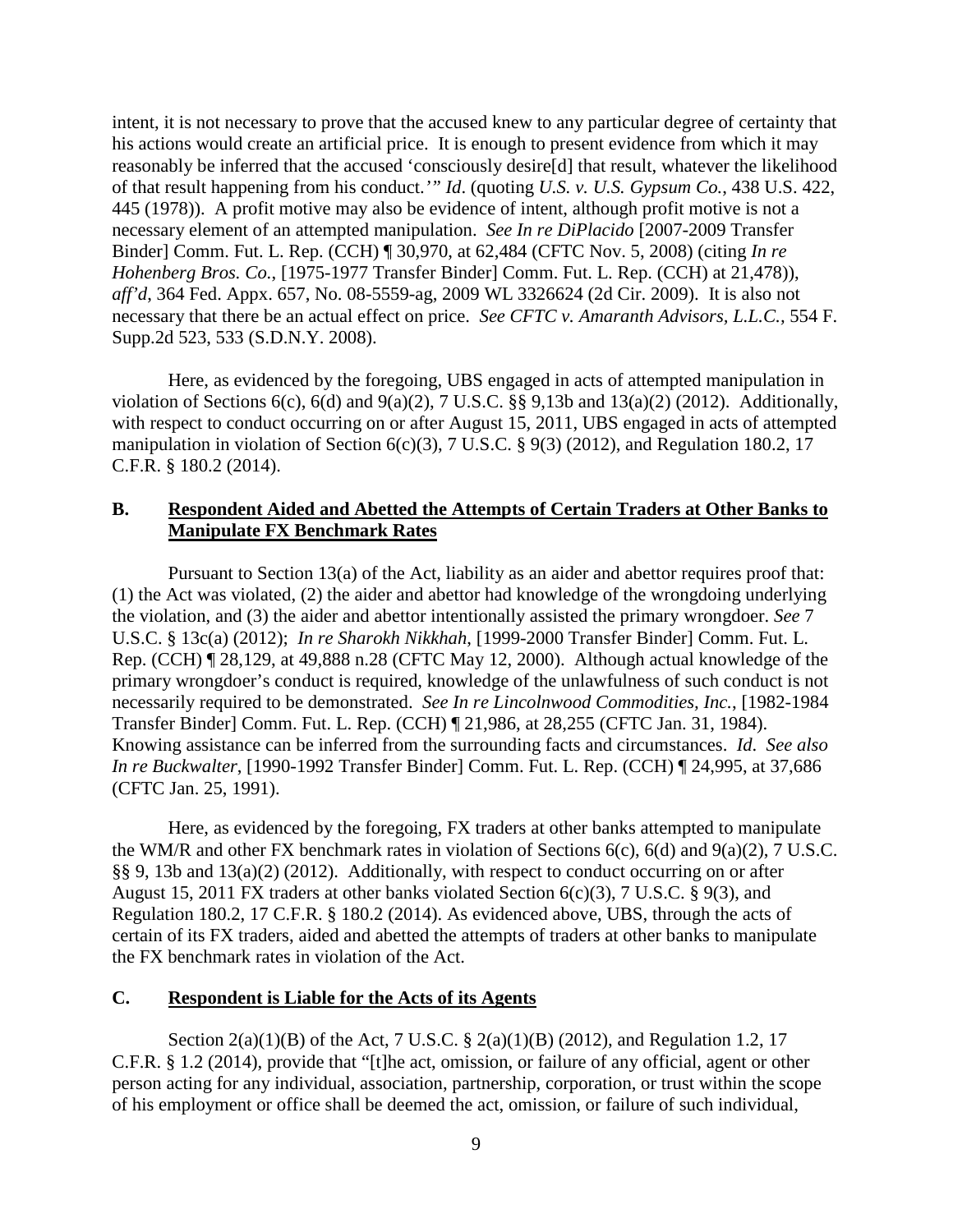association, partnership, corporation or trust[.]" Pursuant to Section  $2(a)(1)(B)$  of the Act and Commission Regulation 1.2, strict liability is imposed on principals for the actions of its agents. *See, e.g., Rosenthal & Co. v. CFTC,* 802 F.2d 963, 966 (7th Cir. 1986); *Dohmen-Ramirez & Wellington Advisory, Inc. v. CFTC*, 837 F.2d 847, 857-58 (9th Cir. 1988).

UBS is liable for the acts, omissions and failures of any traders who acted as its employees and/or agents in relation to the conduct described above. Accordingly, UBS violated Sections 6(c), 6(d) and 9(a)(2) of the Act, 7 U.S.C.  $\S$  9, 13b and 13(a)(2)(2012), by engaging in attempted manipulation and aiding and abetting attempted manipulation. Additionally, with respect to conduct occurring on or after August 15, 2011, UBS is liable for violating Section 6(c)(3), 7 U.S.C. § 9(3), 13(a)(2) (2012), and Regulation 180.2, 17 C.F.R. § 180.2 (2014), as set forth above.

**V.**

#### **FINDINGS OF VIOLATIONS**

Based on the foregoing, the Commission finds that Respondent violated Sections 6(c),  $6(d)$  and  $9(a)(2)$  of the Act, 7 U.S.C. §§ 9, 13b and 13(a)(2) (2012), and for conduct occurring on or after August 15, 2011, Section 6(c)(3), 7 U.S.C. § 9(3) and Regulation 180.2, 17 C.F.R. § 180.2 (2014).

#### **VI.**

#### **OFFER OF SETTLEMENT**

Respondent, without admitting or denying the findings or conclusions herein has submitted the Offer in which it:

- A. Acknowledges receipt of service of this Order;
- B. Admits the jurisdiction of the Commission with respect to this Order only and for any action or proceeding brought or authorized by the Commission based on violation of or enforcement of this Order;
- C. Waives:
	- 1. the filing and service of a complaint and notice of hearing;
	- 2. a hearing;
	- 3. all post-hearing procedures;
	- 4. judicial review by any court;
	- 5. any and all objections to the participation by any member of the Commission's staff in the Commission's consideration of the Offer;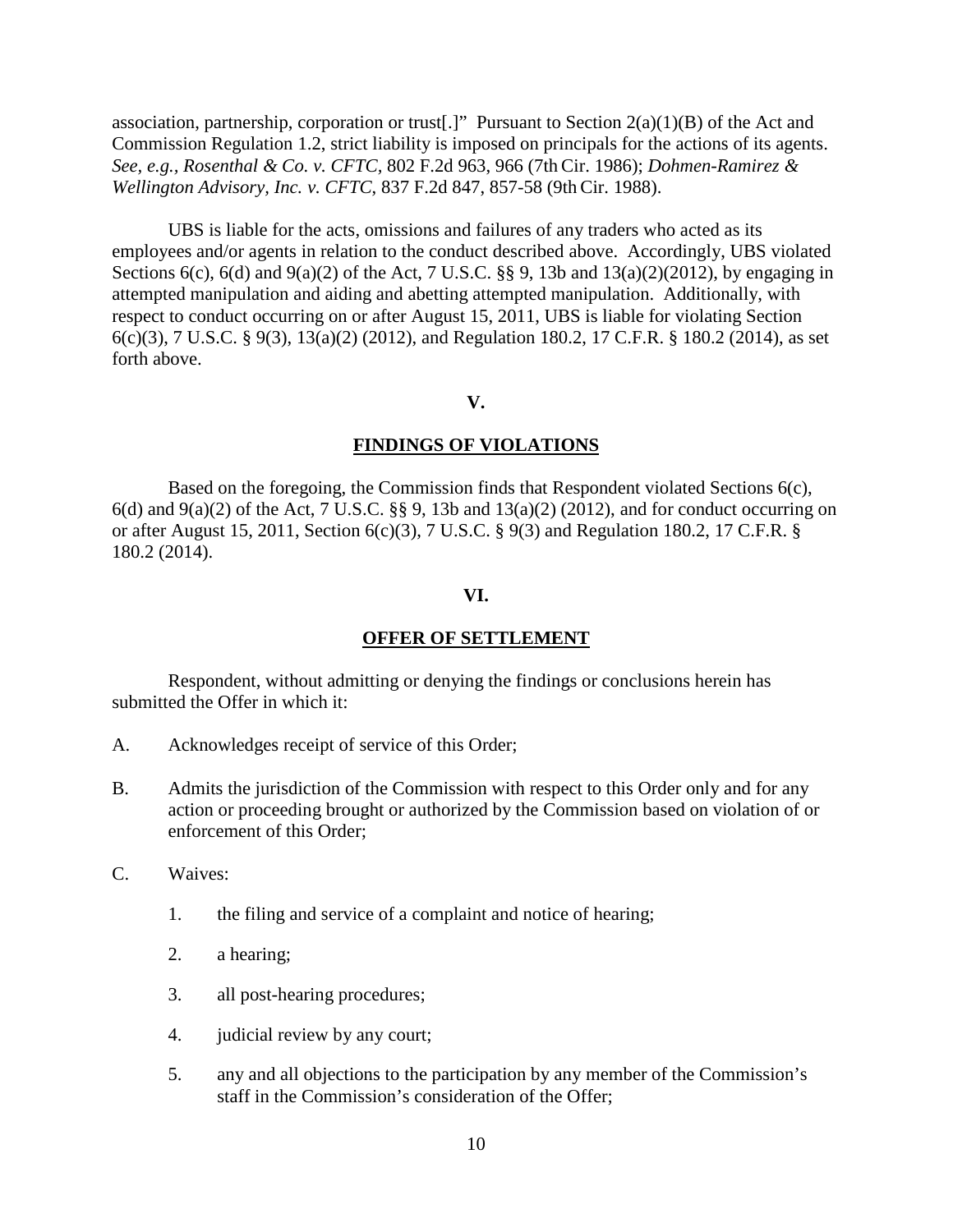- 6. any and all claims that it may possess under the Equal Access to Justice Act, 5 U.S.C. § 504 (2012) and 28 U.S.C. § 2412 (2012), and/or the rules promulgated by the Commission in conformity therewith, Part 148 of the Commission's Regulations, 17 C.F.R. §§ 148.1-30 (2014), relating to, or arising from, this proceeding;
- 7. any and all claims that it may possess under the Small Business Regulatory Enforcement Fairness Act of 1996, Pub. L. No. 104-121, §§ 201-253, 110 Stat. 847, 857-868 (1996), as amended by Pub. L. No. 110-28, § 8302, 121 Stat. 112, 204-205 (2007), relating to, or arising from, this proceeding; and
- 8. any claims of Double Jeopardy based on the institution of this proceeding or the entry in this proceeding of any order imposing a civil monetary penalty or any other relief;
- D. Stipulates that the record basis on which this Order is entered shall consist solely of the findings contained in this Order to which Respondent has consented in the Offer; and
- E. Consents, solely on the basis of the Offer, to the Commission's entry of this Order that:
	- 1. makes findings by the Commission that Respondent violated Sections 6(c), 6(d) and  $9(a)(2)$  of the Act, 7 U.S.C. §§ 9, 13b and 13(a)(2) (2012), and for conduct occurring on or after August 15, 2011, Section  $6(c)(3)$ , 7 U.S.C.  $\S 9(3)$  and Regulation 180.2, 17 C.F.R. § 180.2 (2014);
	- 2. orders Respondent to cease and desist from violating Sections  $6(c)(3)$  and  $9(a)(2)$ of the Act, 7 U.S.C. §§ 9(3) and 13(a)(2) (2012) and Regulation 180.2, 17 C.F.R. § 180.2 (2014);
	- 3. orders Respondent to pay a civil monetary penalty in the amount of \$290,000,000 plus post-judgment interest; and
	- 4. orders Respondent and its successors and assigns to comply with the conditions and undertakings consented to in the Offer and as set forth in Part VII of this Order.
- F. Respondent represents that it has already undertaken certain steps intended to make reasonable efforts to ensure the integrity of the FX markets, discussed above, and including, but not limited to, the following:
	- 1. Strengthening mandatory training requirements for all FX employees, with a heavy focus on appropriate trading behavior;
	- 2. Implementing new procedures regarding the appropriate use of chat rooms as a form of communication, including the prohibition of nearly all participation by Investment Bank staff in multi-bank chat rooms; and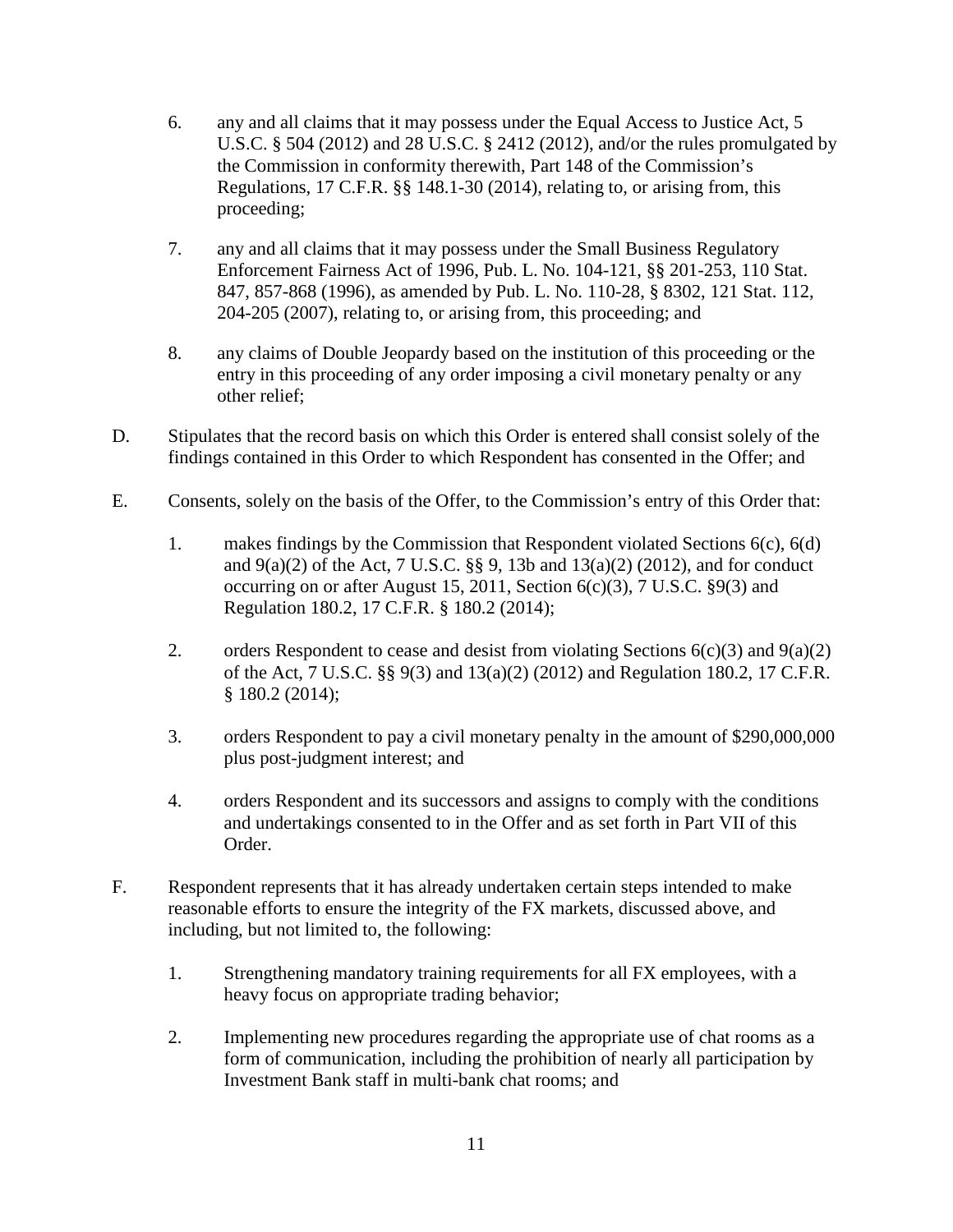3. Strengthening supervision and surveillance of FX trading desks, including the ongoing introduction of specific trade surveillance systems and enhancements to electronic communication monitoring.

Upon consideration, the Commission has determined to accept the Offer.

# **VII.**

# **ORDER**

# **Accordingly, IT IS HEREBY ORDERED THAT:**

- A. Respondent shall cease and desist from violating Sections  $6(c)(3)$  and  $9(a)(2)$  of the Act, 7 U.S.C. §§ 9(3) and 13(a)(2) (2012) of the Act and Regulation 180.2, 17 C.F.R. § 180.2 (2014).
- B. Respondent shall pay a civil monetary penalty of \$290 Million Dollars (\$290,000,000), within ten (10) days of the date of entry of this Order (the "CMP Obligation"). If the CMP Obligation is not paid in full within ten (10) days of the date of entry of this Order, then post judgment interest shall accrue on the CMP Obligation beginning on the date of entry of this Order and shall be determined by using the Treasury Bill rate prevailing on the date of entry of this Order pursuant to 28 U.S.C. § 1961 (2012). Respondent shall pay the CMP Obligation by electronic funds transfer, U.S. postal money order, certified check, bank cashier's check, or bank money order. If payment is to be made other than by electronic funds transfer, then the payment shall be made payable to the Commodity Futures Trading Commission and sent to the address below:

Commodity Futures Trading Commission Division of Enforcement ATTN: Accounts Receivables --- AMZ 340 E-mail Box: 9-AMC-AMZ-AR-CFTC DOT/FAA/MMAC 6500 S. MacArthur Blvd. Oklahoma City, OK 73169 Telephone: (405) 954-7262

If payment is to be made by electronic funds transfer, Respondent shall contact Nikki Gibson or her successor at the above address to receive payment instructions and shall fully comply with those instructions. Respondent shall accompany payment of the CMP Obligation with a cover letter that identifies the Respondent and the name and docket number of this proceeding. The Respondent shall simultaneously transmit copies of the cover letter and the form of payment to the Chief Financial Officer, Commodity Futures Trading Commission, Three Lafayette Centre, 1155 21st Street, NW, Washington, D.C. 20581.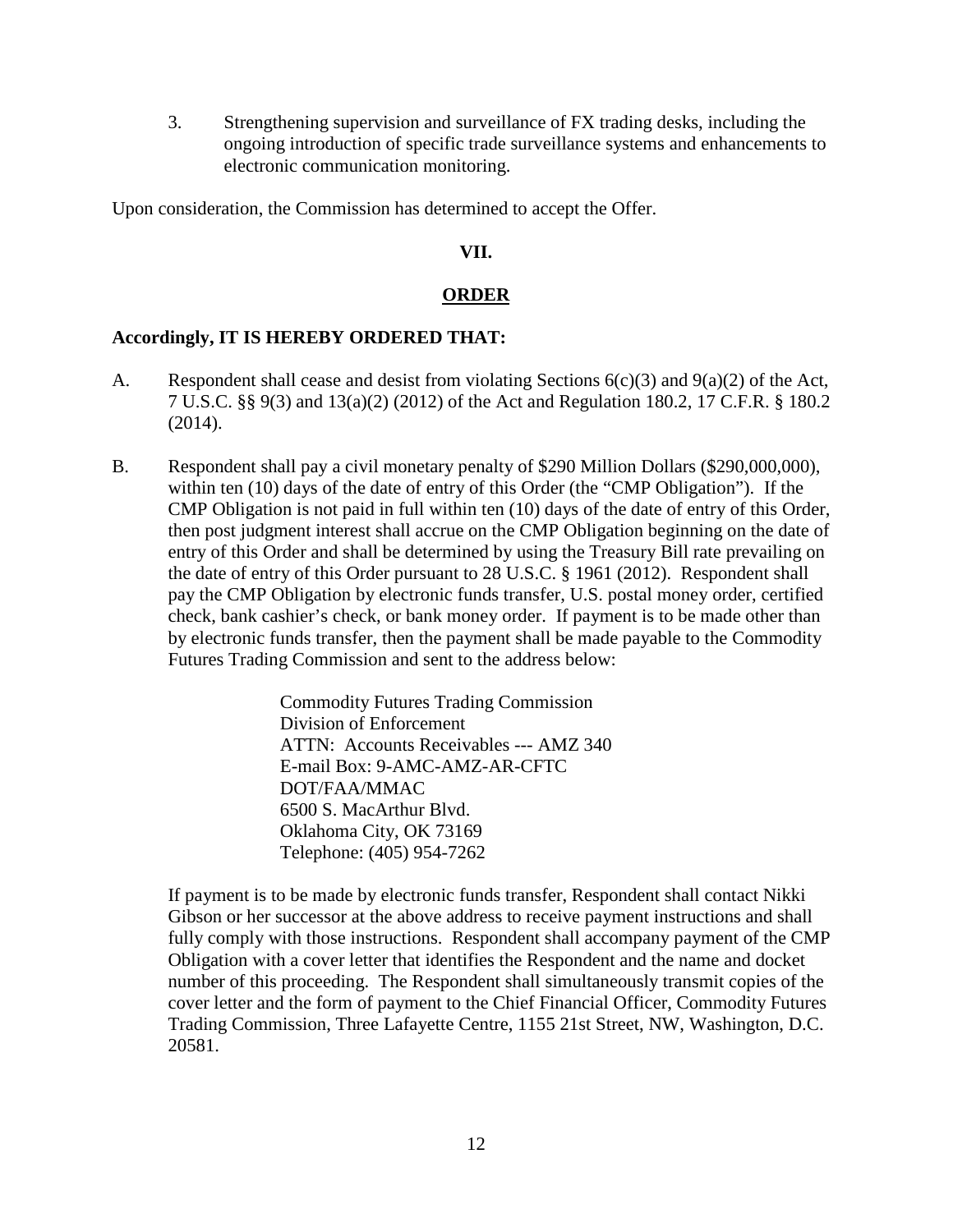C. Respondent and its successors and assigns shall comply with the following undertakings set forth in the Offer:

## 1. REMEDIATION

As set forth above in Section VI, paragraph F, Respondent represents that it has already undertaken and continues to undertake extensive remedial measures to implement and strengthen its internal controls and procedures relating to its participation in the fixing of FX benchmark rates and related supervision of its FX traders. With respect to its remediation efforts to the extent not already undertaken, Respondent undertakes that:

- a. Respondent will implement and improve its internal controls and procedures in a manner reasonably designed to ensure the integrity of its participation in the fixing of any FX benchmark rate, including measures to identify and address internal or external conflicts of interest;
- b. Its remediation improvements will include internal controls and procedures relating to:
	- **EXECUTE:** measures designed to enhance the detection and deterrence of improper communications concerning FX benchmark rates, including the form and manner in which communications may occur;
	- **n** monitoring systems designed to enhance the detection and deterrence of trading or other conduct potentially intended to manipulate directly or indirectly FX benchmark rates;
	- periodic audits, at least annually, of Respondent's participation in the fixing of any FX benchmark rate;
	- $\blacksquare$  supervision of trading desks that participate in the fixing of any FX benchmark rate;
	- routine and on-going training of all traders, supervisors and others who are involved in the fixing of any FX benchmark rate;
	- **PEDIE:** processes for the periodic but routine review of written and oral communications of any traders, supervisors and others who are involved in the fixing of any FX benchmark rate with the review being documented and documentation being maintained for a period of three years; and
	- continuing to implement its system for reporting, handling and investigating any suspected misconduct or questionable, unusual or unlawful activity relating to the fixing of any FX benchmark rate with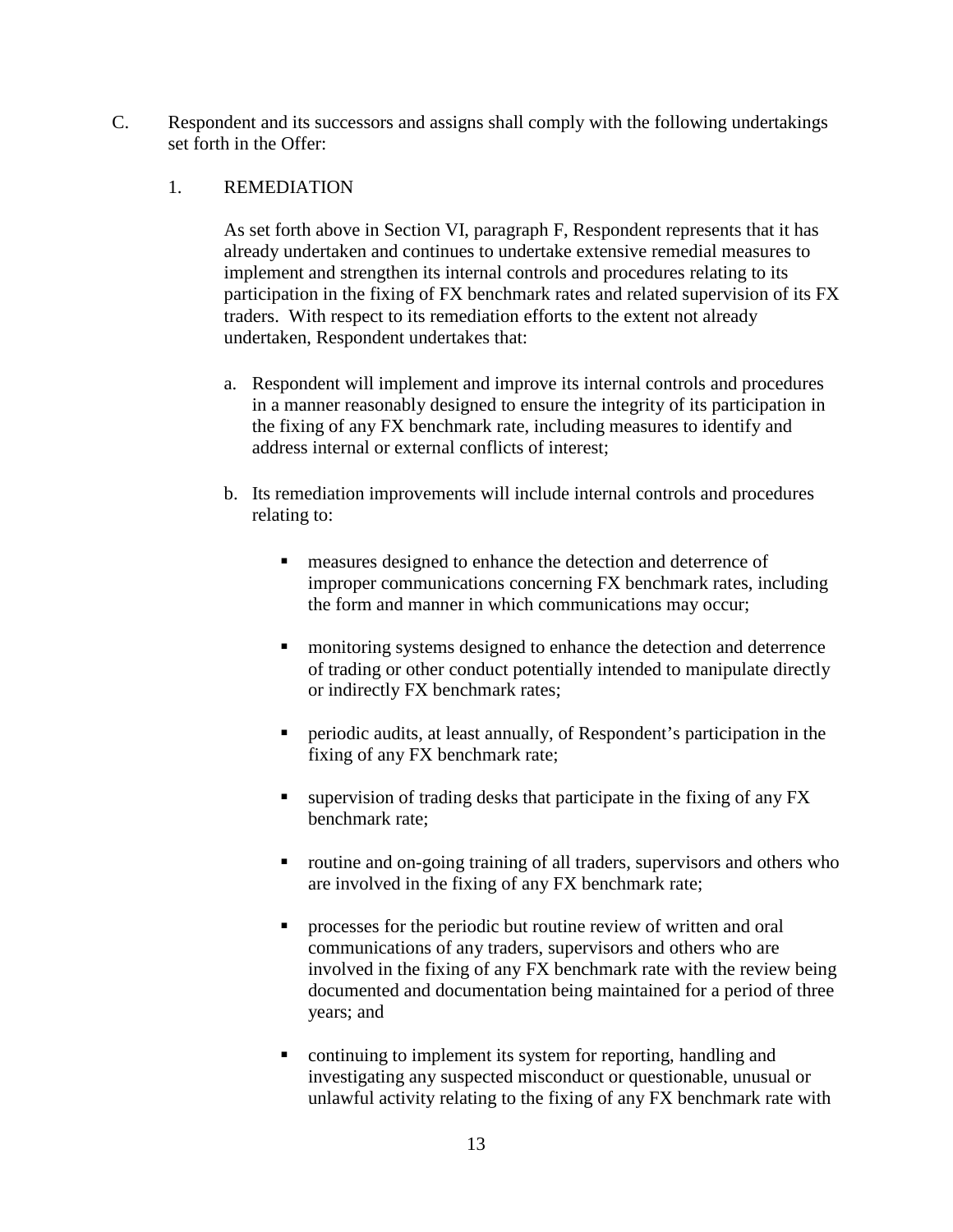escalation to compliance and legal, and with reporting of material matters to the executive management of UBS and the Commission, as appropriate; the Respondent shall maintain the record basis of the handling of each such matter for a period of three years.

c. Within 120 days of the entry of this Order, Respondent shall make a report to the Commission, through the Division, concerning its remediation efforts, prior to and since the entry of this Order. Within 365 days of the entry of this Order, Respondent shall submit a report to the Commission, through the Division, explaining how it has complied with the undertakings set forth herein. The report shall contain a certification from a representative of the Respondent's Executive Management, after consultation with the Respondent's chief compliance officer(s), that the Respondent has complied with the undertakings set forth above, and that it has established policies, procedures, and controls to satisfy the undertakings set forth in the Order.

# 2. COOPERATION WITH THE COMMISSION

In this action, and in any investigation or other action instituted by the Commission, related to the subject matter of this action, Respondent shall cooperate fully and expeditiously with the Commission, including the Division. As part of such cooperation, Respondent agrees to the following for a period of three (3) years from the date of the entry of this Order, or until all related investigations and litigations in which the Commission, including the Division, is a party, are concluded, including through the appellate review process, whichever period is longer:

- 1. Preserve all records relating to the subject matter of this proceeding, including, but not limited to, audio files, electronic mail, other documented communications, and trading records;
- 2. Comply fully, promptly, completely, and truthfully with all inquiries and requests for non-privileged information or documents;
- 3. Provide authentication of documents and other evidentiary material;
- 4. Provide copies of non-privileged documents within UBS's possession, custody or control;
- 5. Subject to applicable laws and regulations, UBS will make its best efforts to produce any current (as of the time of the request) officer, director, employee, or agent of UBS, regardless of the individual's location, and at such location that minimizes Commission travel expenditures, to provide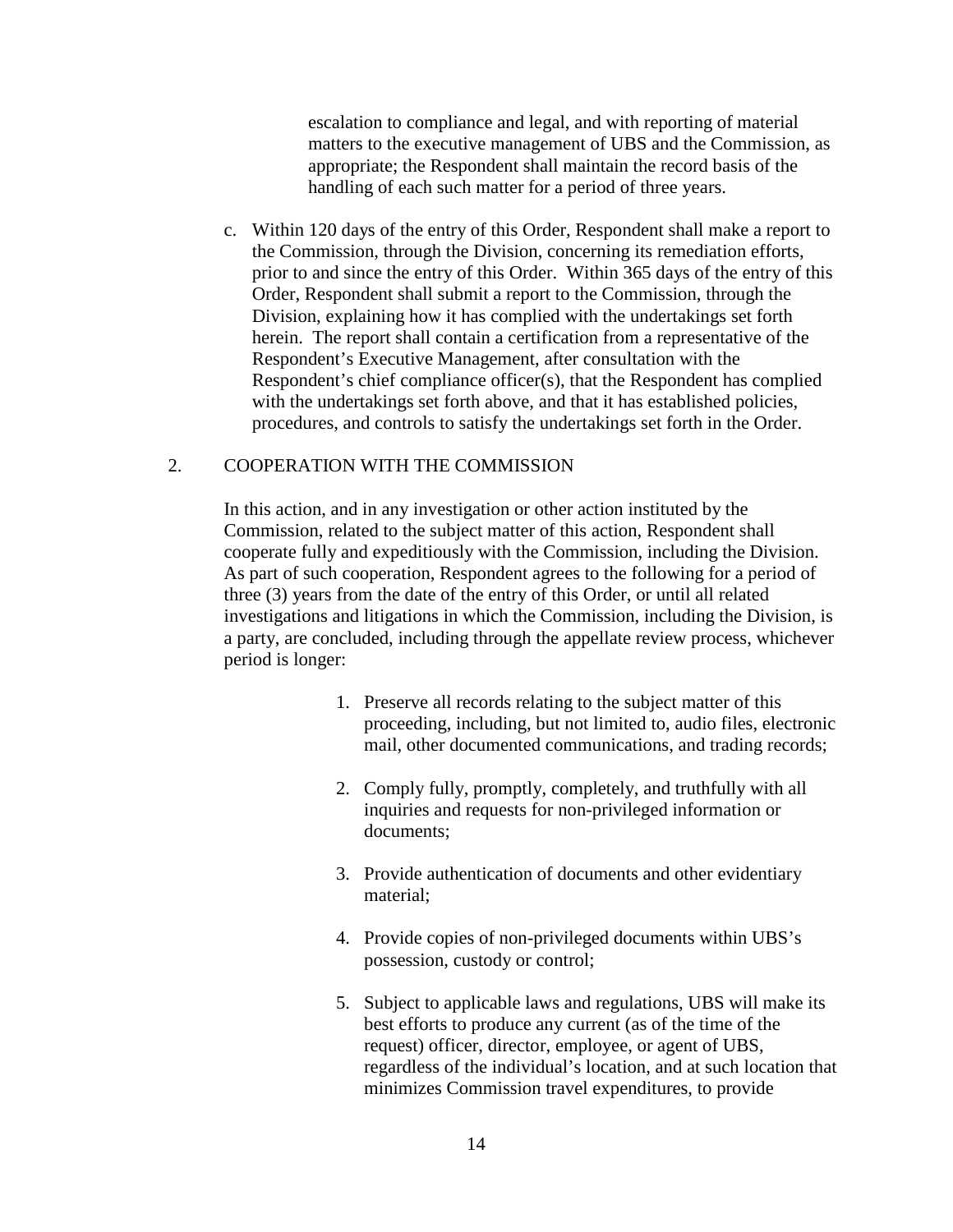assistance at any trial, proceeding, or Commission investigation related to the subject matter of this proceeding, including, but not limited to, requests for testimony, depositions, and/or interviews, and to encourage them to testify completely and truthfully in any such proceeding, trial, or investigation; and

6. Subject to applicable laws and regulations, UBS will make its best efforts to assist in locating and contacting any prior (as of the time of the request) officer, director, employee or agent of UBS;

Respondent also agrees that it will not undertake any act that would limit its ability to cooperate fully with the Commission. UBS will designate an agent located in the United States of America to receive all requests for information pursuant to these Undertakings, and shall provide notice regarding the identity of such Agent to the Division upon entry of this Order. Should UBS seek to change the designated agent to receive such requests, notice of such intention shall be given to the Division fourteen (14) days before it occurs. Any person designated to receive such request shall be located in the United States of America.

## 3. PROHIBITED OR CONFLICTING UNDERTAKINGS

Should the Undertakings herein be prohibited by, or be contrary to the provisions of any obligations imposed on Respondent by any presently existing, or hereinafter enacted or promulgated laws, regulations, regulatory mandates, or the rules or definitions issued by a Benchmark Publisher, then Respondent shall promptly transmit notice to the Commission (through the Division) of such prohibition or conflict, and shall meet and confer in good faith with the Commission (through the Division) to reach an agreement regarding possible modifications to the Undertakings herein sufficient to resolve such inconsistent obligations. In the interim, Respondent will abide by the obligations imposed by the law, regulations, regulatory mandates and Benchmark Publishers' rules and definitions. Nothing in these Undertakings shall limit, restrict or narrow any obligations pursuant to the Act or the Commission's Regulations promulgated thereunder, including, but not limited to, Regulations 1.31 and 1.35, 17 C.F.R. §§ 1.31 and 1.35 (2014), in effect now or in the future.

## 4. PUBLIC STATEMENTS

Respondent agrees that neither it nor any of its successors and assigns, agents or employees under its authority or control shall take any action or make any public statement denying, directly or indirectly, any findings or conclusions in this Order or creating, or tending to create, the impression that this Order is without a factual basis; provided, however, that nothing in this provision shall affect Respondent's (i) testimonial obligations, or (ii) right to take positions in other proceedings to